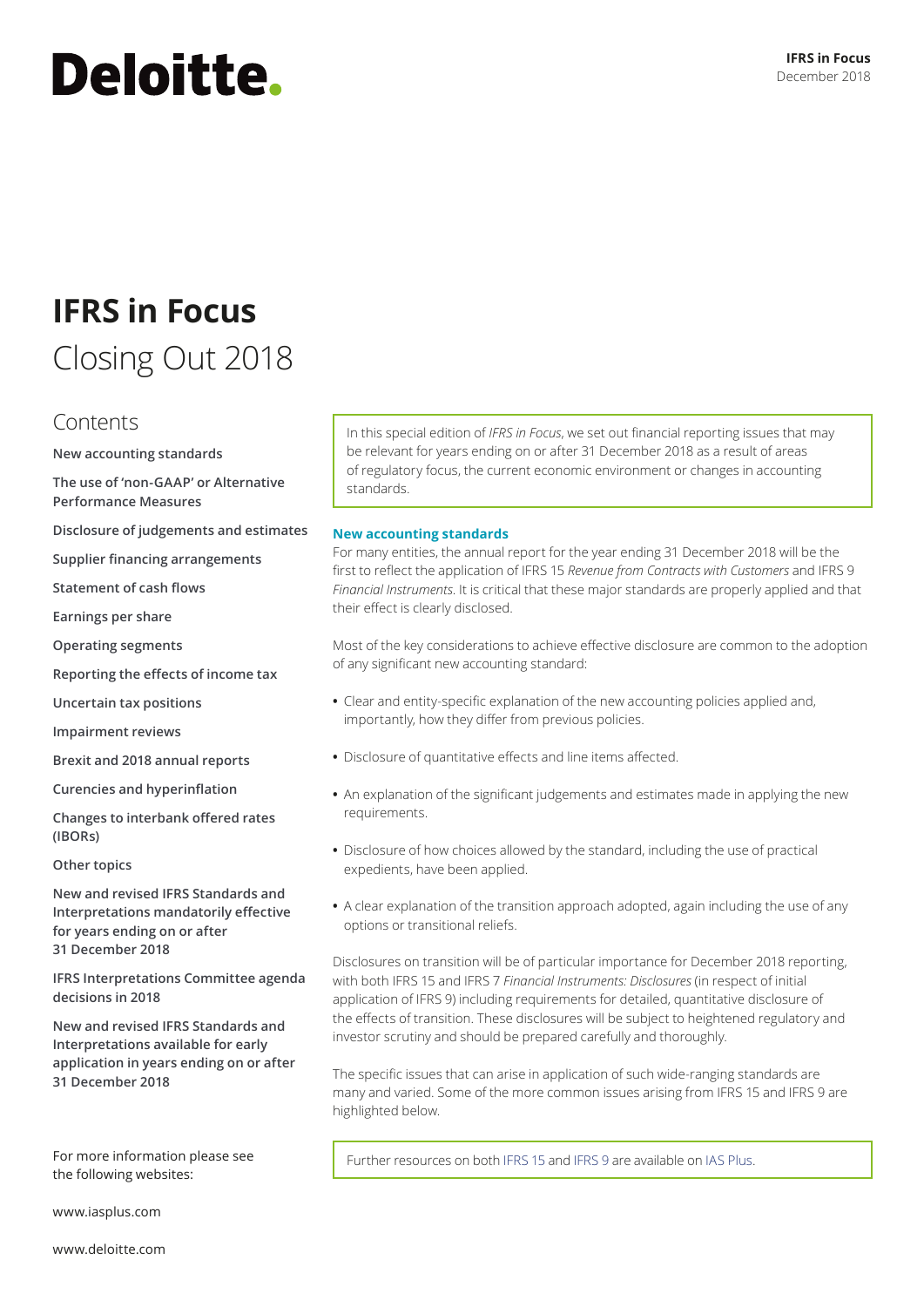#### **IFRS 15** *Revenue from Contracts with Customers*

At the heart of the IFRS 15 model for revenue recognition is the concept of a 'performance obligation' (a promise to transfer a distinct good or service to the customer). Identification of performance obligations defines the unit of account for revenue recognition and drives the subsequent exercise to allocate the transaction price and, finally, to recognise revenue for each distinct performance obligation. This assessment requires a detailed understanding of an entity's revenue streams and may result in significant differences from previous approaches to 'unbundling'.

Judgement is also required in a number of other areas, including determining the relative stand‑alone selling price for each distinct performance obligation and whether revenue should be recognised at a point in time or over time based on the transfer of control of the good or service to the customer. It should also be remembered that IFRS 15 has detailed requirements in respect of both the statement of financial position (for example, the recognition and measurement of contract assets and contract liabilities) and the treatment of costs (with stringent requirements on, for example, the capitalisation of costs to acquire a contract).

With all these requirements in mind, good practices to achieve clear entity-specific disclosures include the following:

- **• Changes in accounting policies** A clear explanation of not only new accounting policies, but also of changes compared to previous policies should be provided. Avoid the use of boilerplate language (such as 'when control is transferred') to describe triggers for revenue recognition. The disclosures should include policies for the statement of financial position items such as contract assets and liabilities. More specifically, there is a need for clarity in respect of variable consideration (including application of the constraint on recognition of such amounts) and the measurement of revenue over time (the actual method used and why it is appropriate, rather than simply whether an 'input' or 'output' approach is employed).
- **• Transition adjustments** Entities should provide clear disclosure of the transition method and of the adjustments arising from transition, including quantification and disaggregation of transition adjustments to provide an understanding of the nature and quantum of each significant adjustment. The link between the explanations for adjustments and the changes in accounting policies should be clear.
- **• Performance obligations** Noting the importance of performance obligations to the IFRS 15 model for revenue recognition, entities should provide clear, entity‑specific explanation of how distinct promises to customers have been identified in each entity's unique contracts with customers. Again, the use of boilerplate language is discouraged in favour of entity‑specific language.
- **• Significant judgements** IFRS 15 has specific requirements in respect of judgements over (for example) the determination and allocation of transaction price and the identification of costs that can be capitalised. These requirements are in addition to (not an example of) the more general requirements of IAS 1 *Presentation of Financial Statements*.
- **• Statement of financial position** Detailed information should be provided on accounts such as contract assets, accounts receivable and onerous contract provisions. For example, the disclosures should include an explanation of the distinction between accounts receivable and contract assets, the interaction between IFRS 15 and IFRS 9 (applying the expected credit loss approach to contract assets) and any change in the measurement of onerous contracts.
- **• Comparability of amounts presented** Entities applying the modified retrospective approach to transition will report revenue for 2017 under the old revenue standards and for 2018 under IFRS 15. In reporting alternative performance measures (APMs) affected by revenue, entities are expected to clarify that different measurement bases have been used in calculating current and prior year figures and to disclose current year measures on both an 'old' and 'new' standards basis.
- **• Other issues** Disclosure of the impact of transition on earnings per share and on the accounting for costs of obtaining and fulfilling contracts (both covered by prescriptive guidance in IFRS 15).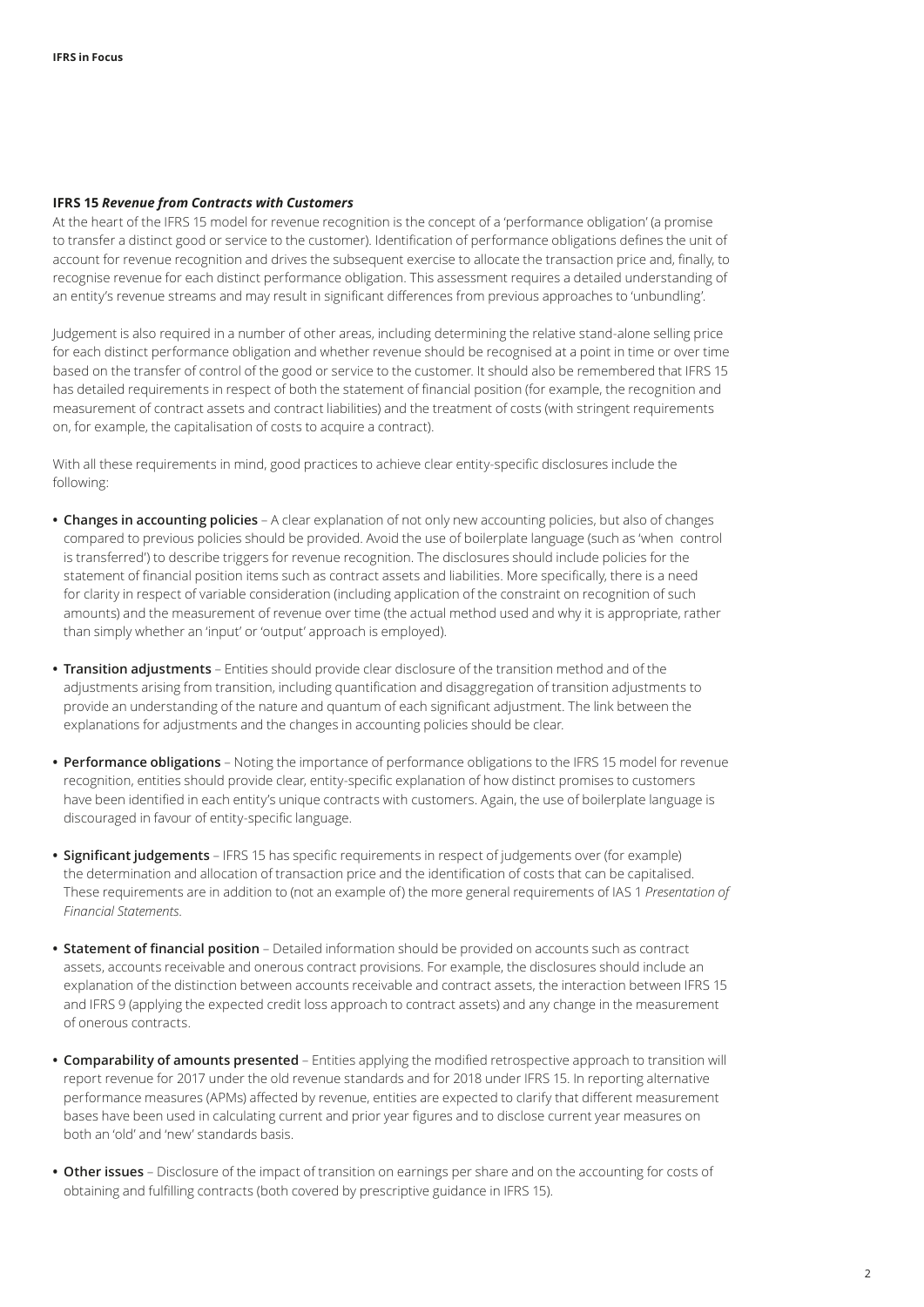This, of course, can only scratch the surface of the challenges arising from IFRS 15. The standard also has detailed and prescriptive guidance on, amongst other things:

- **•** Timing of recognition of revenue related to variable consideration.
- **•** Determining whether the entity is acting as an agent or as a principal in fulfilling a performance obligation and, therefore, whether revenue should be recognised on a gross or a net basis. Like the rest of IFRS 15, a control (rather than a risks and rewards) model is applied to this consideration.
- **•** Customer options for additional goods or services, with the assessment hinging on whether the customer has paid up‑front for a material right to access goods or services at a discount.
- **•** Repurchase agreements, specifying that in many cases an arrangement in which an entity can (or can be required to) buy back an asset will not be accounted for as a sale.

#### **IFRS 9** *Financial Instruments*

IFRS 9 is sometimes thought of as a standard aimed at financial institutions, and it is true that its effects will be most pervasive for entities engaged in lending and investing activities. However, the standard will also affect other entities in a number of significant ways:

• Application of the 'expected credit loss' approach to impairment applies not only to long-term lending by banks, but also to short-term financial assets such as trade receivables. A simplified model for the recognition of these losses is available, but it still requires the application of judgement and associated disclosure.

A Deloitte ['A Closer Look'](https://www.iasplus.com/en/publications/global/a-closer-look/provision-matrix?set_language=en) publication addresses the application of the expected credit loss approach to trade receivables.

- **•** Adoption of IFRS 9's revised approach to hedge accounting (which provides more flexibility in hedge designation and the assessment of hedge effectiveness) is voluntary, but additional disclosures in respect of hedging are required even if the hedging requirements of IAS 39 *Financial Instruments: Recognition and Measurement* continue to be applied.
- **•** The strict requirements for measurement of a financial asset at amortised cost (based on the contractual cash flows of the asset and the business model under which it is held) apply to all entities and could result in assets being measured at fair value for the first time.
- **•** A narrow-scope amendment to IFRS 9 in late 2017 included a clarification in the Basis for Conclusions that modifications to financial liabilities that do not result in derecognition will nevertheless result in a gain or loss in profit or loss at the point of modification.

A Deloitte ['A Closer Look'](https://www.iasplus.com/en/publications/global/a-closer-look/ifrs-9-modification) publication provides more detail on the effect of IFRS 9 on the accounting for modifications of financial liabilities.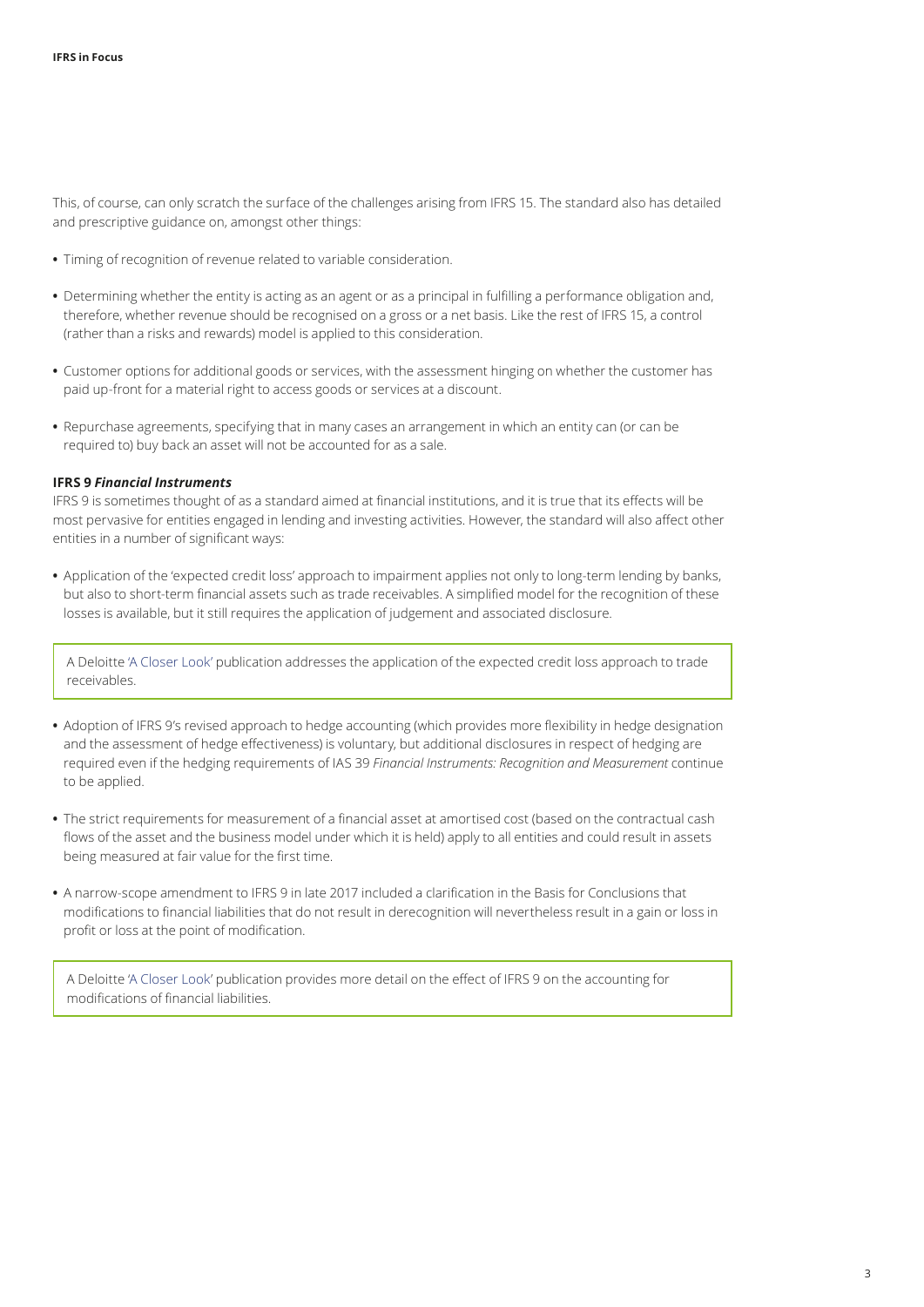For financial institutions, the impact will be more pervasive, with a high degree of scrutiny from regulators on their approach to, for example, impairment and on the quality of their disclosures. The following points should be taken into account by banks when preparing their financial statements applying IFRS 9:

- **• Classification and measurement** The accounting policy disclosures should address the key elements of the business model assessment and the cash flow characteristic test, (i.e. assessing if the contractual terms of the instrument give rise to cash flows that are solely payments of principal and interest on the principal outstanding ('SPPI' test)) for classification of financial assets, together with an explanation of how the criteria for any designation of assets or liabilities in a particular category have been met.
- **• Impairment: Policies and methodologies** As a key element of banks' accounting, the methodology for impairment measurement should be clear and comprehensive, covering the inputs, assumptions and estimation techniques used to determine expected credit losses. This discussion should be sufficiently granular to enable an understanding of how this approach differs by product or business line and how it differs from models used for regulatory purposes.
- **• Impairment: Staging and credit risk profile** Banks should clearly explain the quantitative and qualitative criteria used to assess whether its financial assets are in 'Stage 2' or 'Stage 3' of the expected credit loss model. If a 12-month probability of default (PD) is used as a proxy for lifetime PD in assessing whether a significant increase in credit risk has occurred this should be disclosed.
- **• Impairment: Alternative economic scenarios** An explanation should be provided of how alternative economic outcomes are selected from a range of possibilities, how those scenarios have been weighted in calculating expected credit losses and whether any material overlays to capture factors not reflected in the models used have been applied. Key economic variables used to determine the central scenario should also be disclosed, together with the difference between the base case scenario and the expected credit loss provision.
- **• Judgements and estimation uncertainty** As is the case with IFRS 15, specific disclosures (over and above the requirements of IAS 1) are required of the judgements and estimates made in applying IFRS 9. Judgements over significant increases in credit risk and the definition of default and estimates around economic scenarios and asset lifetimes are expected to be clear and comprehensive.
- **• Regulatory definitions differ from IFRS 9 definitions** Banking regulatory frameworks use similar terms as IFRS 9, however the definition of the terms may differ for accounting and regulatory purposes. Banks should make clear disclosures defining all significant terms used for accounting purposes (e.g. in the calculations of ECL), with a focus on explaining the differences between definitions as applied within their regulatory frameworks and those used for accounting purposes.

Non-banking entities are encouraged to:

- **•** Explain the effect of IFRS 9 on their financial statements, including (if such is the case) why that effect is not material.
- **•** Take care not to overlook categories of instruments that might be affected by IFRS 9. For example, the expected credit loss approach should be applied to IFRS 15 contract assets and to loans to associates and joint ventures and (in separate financial statements) loans to subsidiaries.
- **•** Reconsider the treatment of embedded derivatives in financial assets, which will now usually result in an entire contract (i.e. embedded derivative(s) and 'host contract') being measured at fair value.
- **•** Remember the disclosure requirements added to IFRS 7 for entities applying IFRS 9.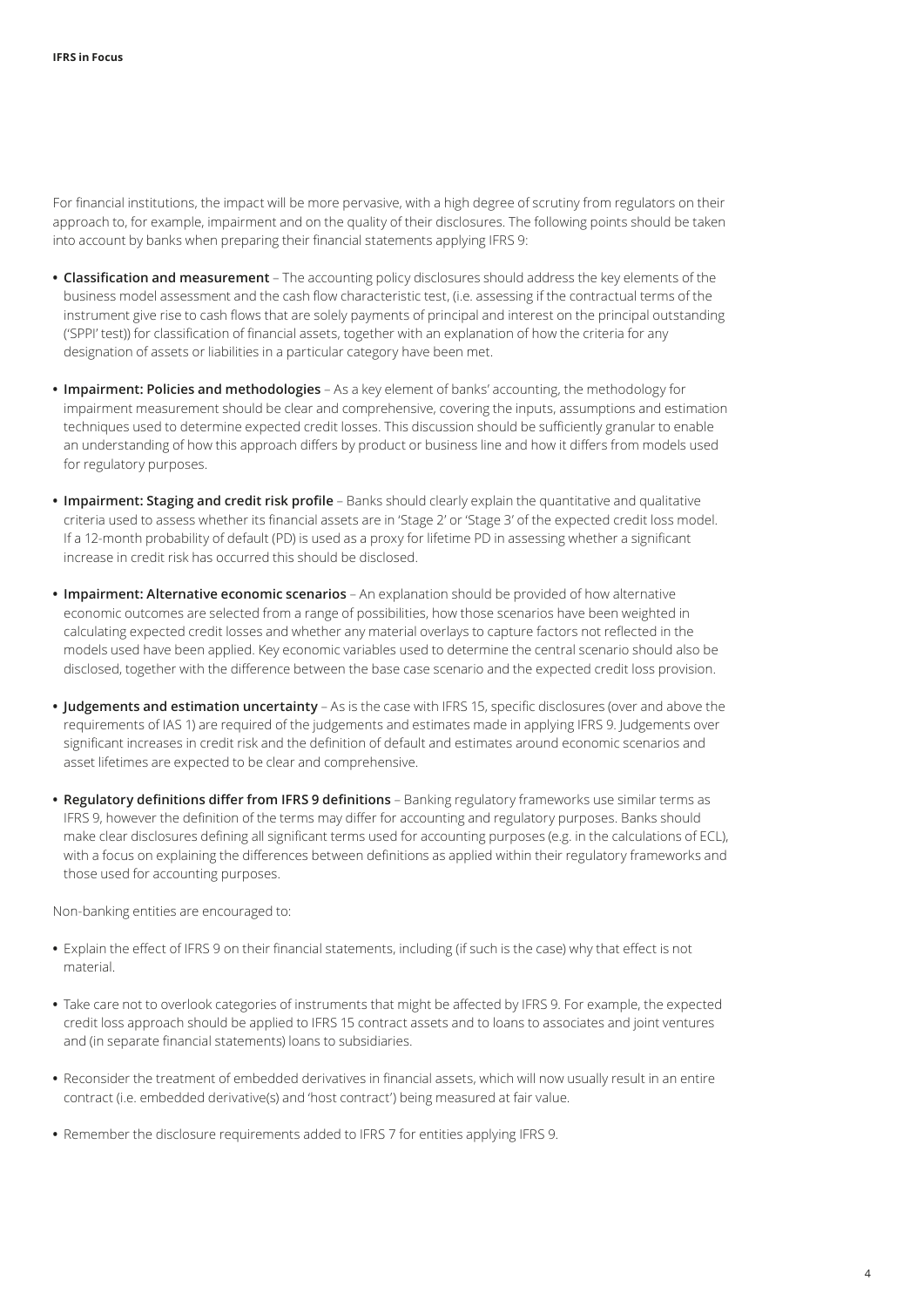#### **IFRS 16** *Leases*

As was the case for IFRS 15 and IFRS 9 a year ago, regulators expect that, in the year before the adoption of a major new standard, both qualitative and quantitative information on the application of that standard will be disclosed.

These disclosures should:

- **•** Be entity-specific, identifying the lease portfolios most affected by IFRS 16.
- **•** Explain the significant judgements and policy changes arising.
- **•** Identify any exemptions or practical expedients the entity intends to apply, together with its intended approach to transition to IFRS 16.

Entities should also be aware of the possibility of additional scrutiny of operating lease commitments in their 2018 financial statements, as if the 'cumulative catch up' approach to transition is applied this figure will need to be reconciled to the lease liability recognised upon application of IFRS 16.

The need for governance and control over preparation of these disclosures should not be overlooked. Although not yet reflected in the primary statements, this information is part of the financial statements and should be robust enough to be used for that purpose. In addition, it should be noted that disclosures under IAS 8 *Accounting Policies, Changes in Accounting Estimates and Errors* are not optional, 'reasonably estimable' effects of applying new Standards are required to be disclosed.

The disclosures on the implementation of IFRS 16 in 2019 interim accounts are expected to cover:

- **•** Quantitative disclosure accompanied by informative, entity‑specific and detailed explanations.
- **•** Clear explanation of the effect of transition, including comparison of new and previous accounting policies.
- **•** Appropriate commentary on comparative amounts when transitional arrangements may have limited their comparability with current year figures.
- **•** Clear explanation of key judgements made by management, including policy choices and any use of exemptions.
- **•** An explanation of how the transition has been implemented, after careful consideration of the transitional disclosure requirements under IFRS 16 and the requirements of IAS 8.

A Deloitte '[IFRS in Focus](https://www.iasplus.com/en/publications/global/ifrs-in-focus/2018/interim-financial-statements)' publication provides more detail on the disclosure of the effect of new accounting standards in interim financial statements.

[Further resources on IFRS 16](https://www.iasplus.com/en-gb/collections/ifrs-16-resources-1) are available on [IAS Plus](https://www.iasplus.com/en).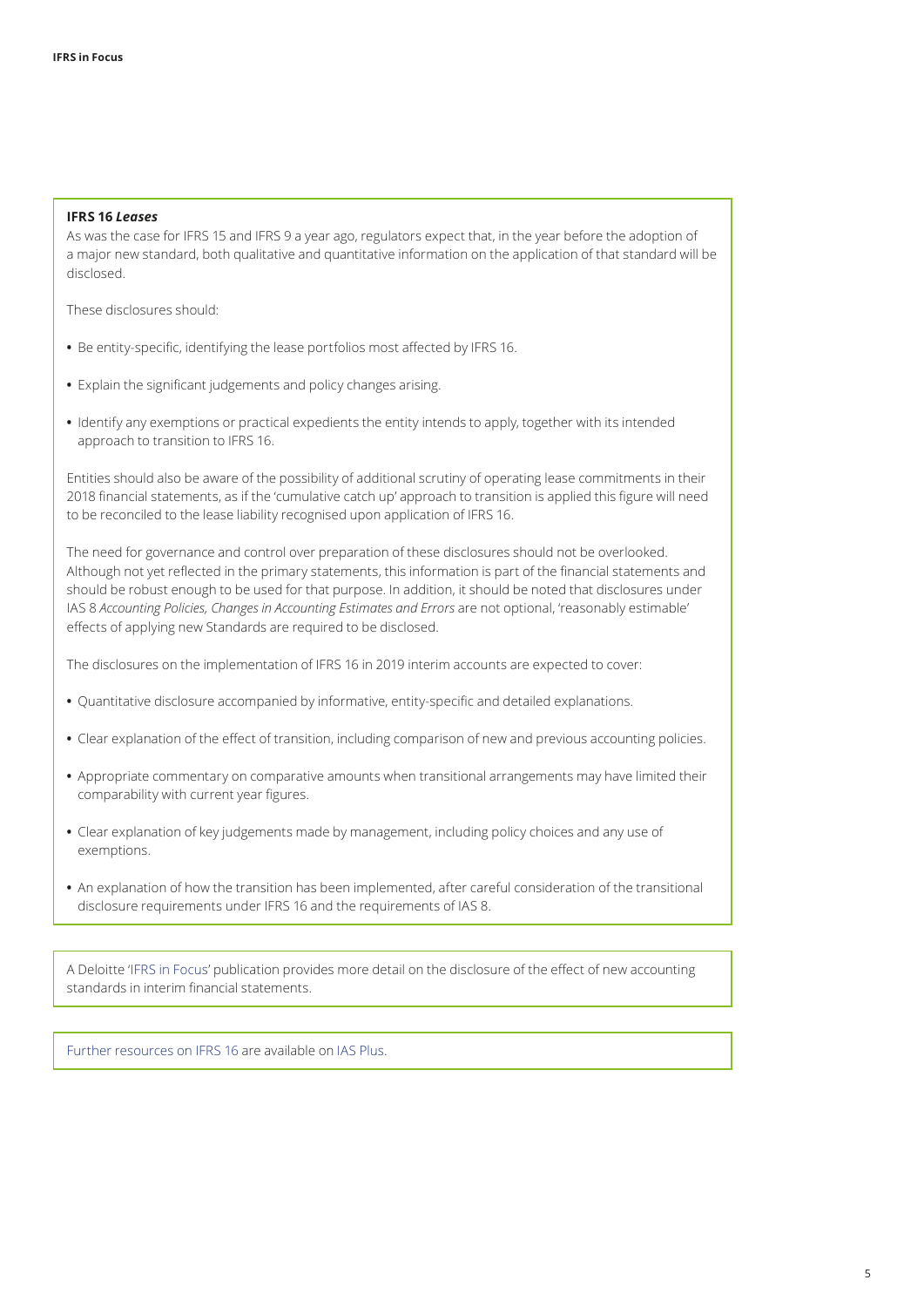#### **The use of 'non‑GAAP' or Alternative Performance Measures**

The use of 'non‑GAAP' figures (sometimes referred to using other terms such as 'Alternative Performance Measures' ('APMs')) outside the financial statements themselves has been an area of regulatory concern in many jurisdictions around the world, with the International Organisation of Securities Commissions ('IOSCO') publishing a Final Statement on Non‑GAAP Financial Measures in 2016 which is summarised below.

The adoption of new significant standards such as IFRS 9, IFRS 15 and IFRS 16 may lead entities to define new APMs and/or change the basis of calculation of existing APMs. If this is the case, disclosure should be provided on the extent of and rationale for any change in the APMs used.

The Deloitte publication ['Alternative performance measures: A practical guide'](https://www.iasplus.com/en/publications/global/other/apm) provides additional guidance on the use of APMs, setting out what is considered best practice and providing real‑life examples of how entities present such measures.

#### **IOSCO Statement on Non‑GAAP Financial Measures**

**Scope** – Applies to 'non‑GAAP financial measures' being numerical measures of an issuer's current, historical or future financial performance, financial position or cash flow that is not a GAAP measure (defined as a measure determined pursuant to the issuer's financial reporting framework included in, for example, a press release or narrative section of an annual report).

Disclosures contained within the financial statements are not within the scope.

An operating or statistical measure that is not a financial measure is not within scope.

**Defining the non‑GAAP financial measure** – The measure should be defined, explained (including a statement that it is not a standardised measure), clearly labelled and the reason for its use (including an explanation of why the information is useful to investors) explained.

**Unbiased purpose** – Non‑GAAP measures should not be used to avoid the presentation of adverse information.

**Prominence of presentation of GAAP measures** – Non‑GAAP measures should not be presented with more prominence than the most directly equivalent GAAP measure.

**Reconciliation to comparable GAAP measures** – A clear and quantitative reconciliation to the most directly equivalent GAAP measure should be provided.

**Presentation consistently over time** – Comparative values should be presented and non‑GAAP measures generally presented consistently from year to year.

Any changes to a non‑GAAP measure (or cessation of use of a non‑GAAP measure) should be explained with comparative figure adjusted accordingly.

**Recurring items** – In IOSCO's experience, there are rarely circumstances in which restructuring costs or impairment losses can be justified as being 'non‑recurring', 'infrequent' or 'unusual'.

**Access to associated information** – Information supporting the use and calculation of non‑GAAP measures should be readily available to users either by directly accompanying the measure or by a cross-reference to where the information is available.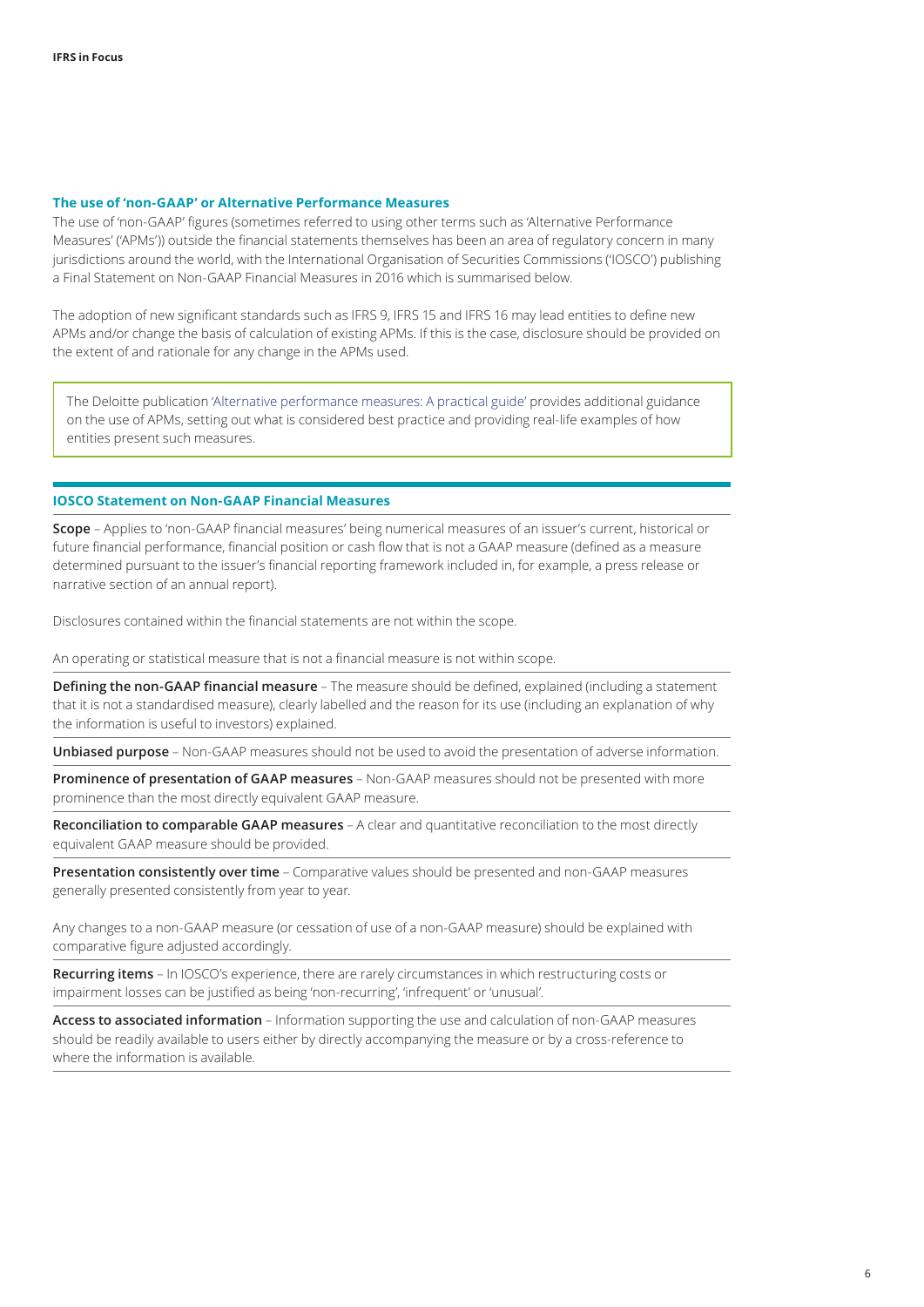#### <span id="page-6-0"></span>**Disclosure of judgements and estimates**

A Deloitte '[IFRS in Focus](https://www.iasplus.com/en/publications/global/ifrs-in-focus/2017/ias-1-disclosures)' publication provides more detail on the disclosure of significant judgements and sources of estimation uncertainty.

The disclosure of judgements and estimates remains, along with the use of Alternative Performance Measures, a common area of regulatory focus on reviews of financial statements. These disclosures are viewed as critical to an investor's ability to assess an entity's financial position and results and to gauge their sensitivity to changes in assumptions.

A key focus is on clarity of what each disclosure represents, that is distinguishing between :

- **•** a *judgement* and a *source of estimation uncertainty*; and
- **•** the items required by IAS 1 to be disclosed and any additional disclosures provided voluntarily.

#### **Significant judgements (disclosure required by IAS 1:122)**

This refers to judgements other than estimations made in applying an entity's accounting policies, often in how an item is characterised. For example, an assessment of whether an entity is acting as agent or principal in a revenue transaction may require significant judgement, but once that judgement is made the measurement of revenue may be straightforward.

IAS 1:122 requires disclosure, if the judgement has a **significant effect on the amounts recognised in the financial statements**, of information enabling a user to understand the judgement made, why it is significant and how the entity's conclusion was reached.

#### **Sources of estimation uncertainty (disclosure required by IAS 1:125)**

This refers to assumptions or other sources of estimation uncertainty (including judgement involving estimation), primarily over the measurement of an item. For example, it may be clear that an uncertain tax position exists, but assigning a value to that exposure may involve a significant degree of estimation (particularly if there is a wide range of potential outcomes).

IAS 1:125 requires disclosure, if the source of estimation uncertainty results in a **significant risk of material adjustment to assets or liabilities within the next financial year**, of the nature of the uncertainty and carrying amount of affected assets and liabilities and of sufficient information for users to understand the judgements made about sources of estimation uncertainty.

IAS 1 includes sensitivity analyses and ranges of possible outcomes as examples of disclosures that explain the estimates made and there is a clear regulatory expectation that such disclosures will be provided for all items identified as sources of estimation uncertainty disclosed under IAS 1:125.

Voluntary disclosures on items not strictly falling into either category (for example, longer term sources of estimation uncertainty not expected to be resolved within the next financial year) can also be of value to investors. It is recommended that such additional disclosures are clearly identified as such and the rationale for their inclusion is explained.

It is also important that the key judgements and sources of estimation uncertainty identified are reviewed and, if necessary, refreshed each year (the application of new revenue accounting policies under IFRS 15 could, for example, eliminate the need for some previous judgements but also introduce new ones) and that they are consistent with other aspects of the annual report. If, for example, an issue has been focused on by the audit committee, it might (depending on its nature) be a candidate for identification as a key judgement or a source of estimation uncertainty.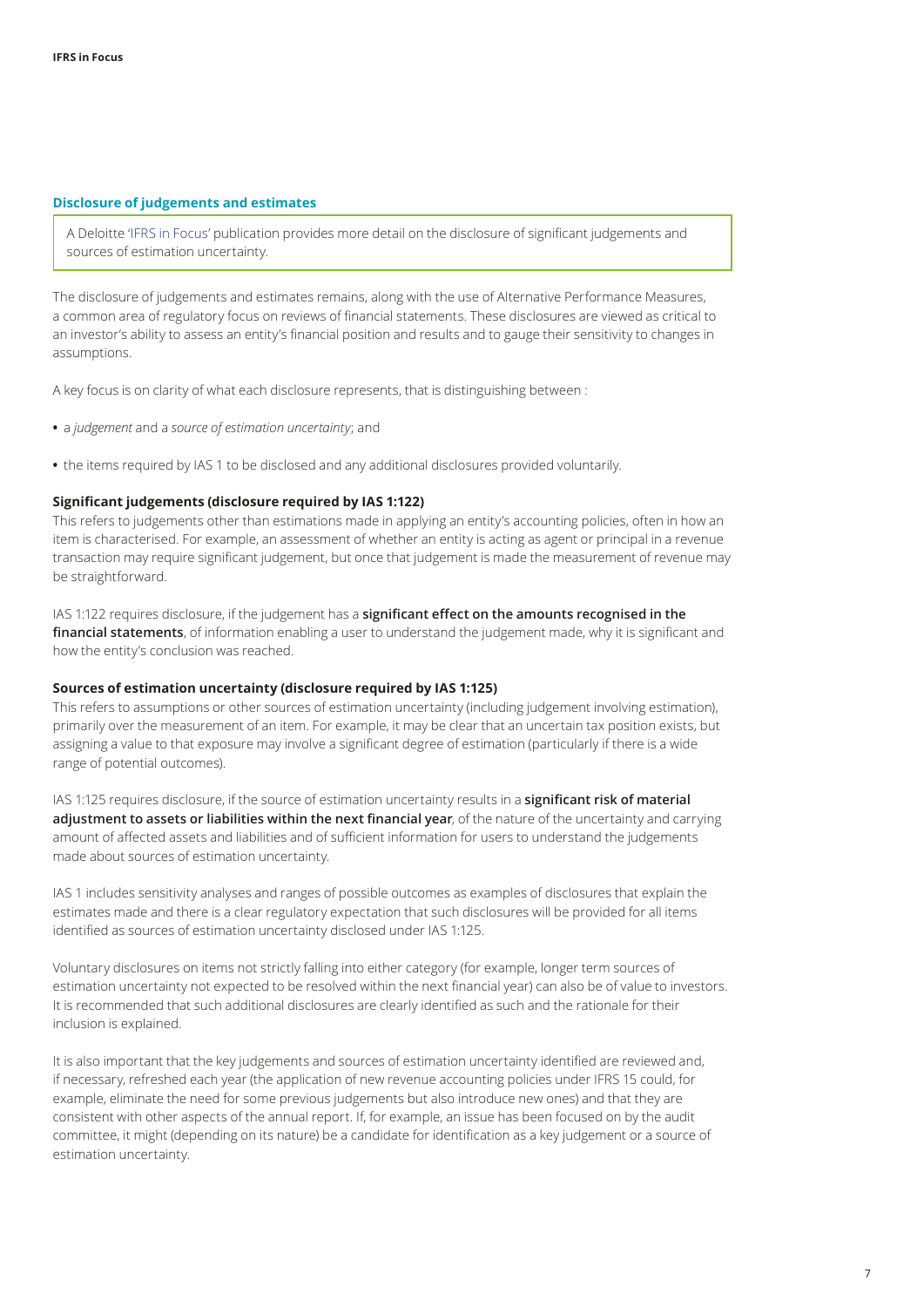#### <span id="page-7-0"></span>**Supplier financing arrangements**

Supplier financing arrangements are often designed to benefit both the buyer and the supplier in liquidity terms. In some jurisdictions, they have become common in response to public policy initiatives that encourage prompt payment to suppliers. A high‑profile corporate failure in the UK in January 2018 has brought with it both media and parliamentary interest in such arrangements.

The terms of 'supplier financing', including 'reverse factoring', arrangements vary, but typically involve suppliers being paid in line with, or in advance of, invoice terms by a third-party financial institution who are then reimbursed by the purchaser at a later date.

Arrangements of this type raise important financial reporting questions around:

- **•** The classification of liabilities as either trade payables (as the original obligation arose from the purchase of goods or services) or as borrowings (as the eventual payment will be made to a financial institution, possibly on a significantly deferred basis compared to the original payment terms of the supplier).
- **•** The presentation of payments and receipts in the statement of cash flows. If the entity's liability is classified as a trade payable, only an operating cash outflow arises. If a borrowing is recognised, it becomes necessary to consider whether, following the form of the transaction, only a financing cash outflow arises on final payment to the financial institution, or whether the transaction should be 'grossed up' to present an operating cash outflow to the supplier and simultaneous financing inflow as a liability to the financial institution is drawn down.

These issues should be considered carefully based on the facts and circumstances of the arrangement (which can vary significantly). Critically, full and clear disclosure should be provided of:

- **•** The approach to the presentation of significant supplier financing arrangements and (in accordance with IAS 1:122) the judgements made in applying that policy.
- **•** The carrying amount of the liabilities in question and the line item(s) in which they are presented.
- **•** How supplier financing transactions have been reflected in the entity's statement of cash flows, including the amount of any 'gross up' applied. The revised requirements of IAS 7 *Statement of Cash Flows* on the disclosure of movements in financing liabilities should also not be overlooked should any cash flows be presented as financing.
- **•** Disclosures required by paragraph 39(c) of IFRS 7 when supplier financing arrangements have been used as a tool to manage liquidity risk.

Suppliers should also be aware of the need to properly account for and disclose the effects of their participation in such arrangements. This is equally true for 'traditional' factoring arrangement for financial assets where IFRS 7 includes specific disclosures where the entity has exposure to a transferred asset, whether it is derecognised or not.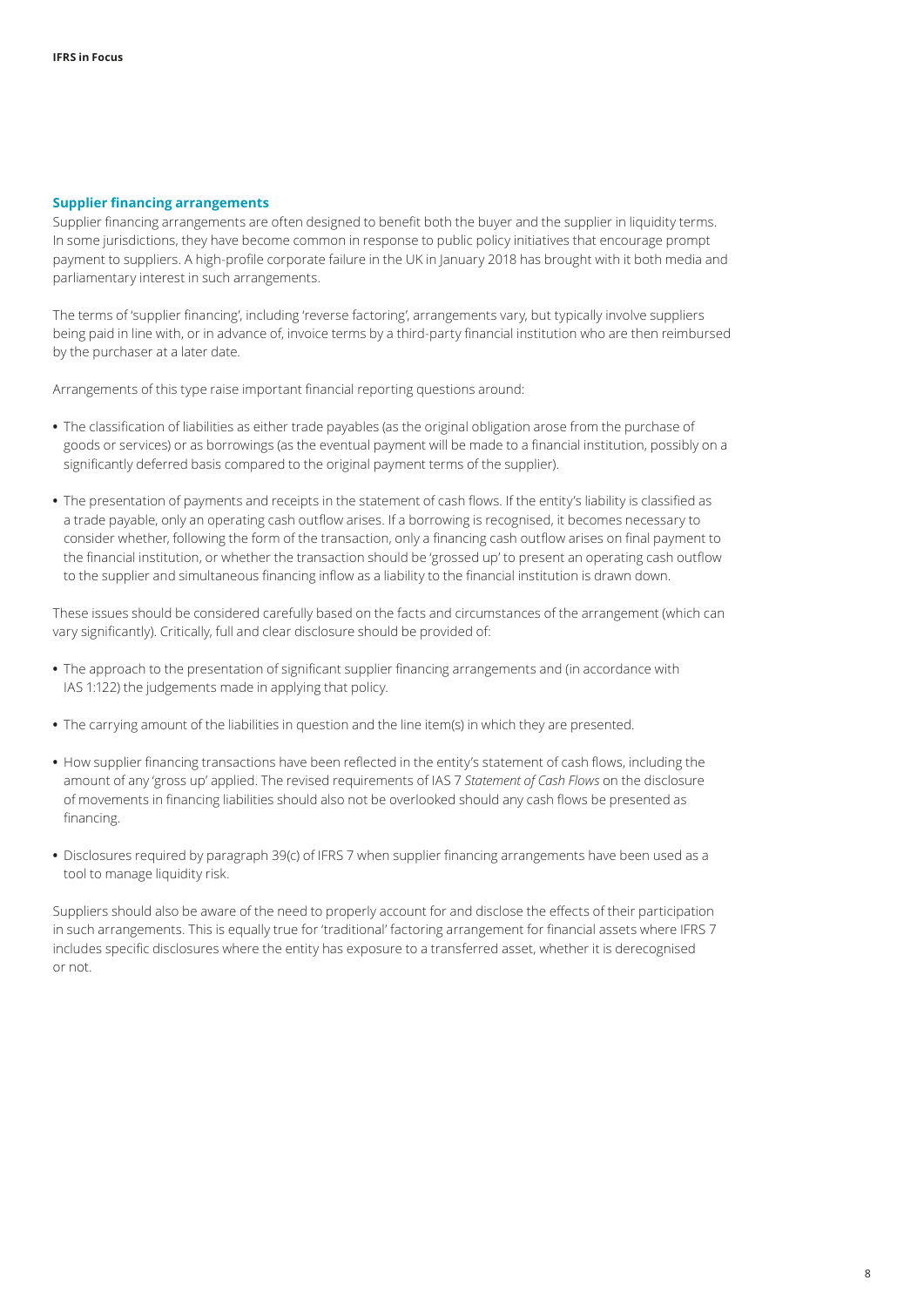#### <span id="page-8-0"></span>**Statement of cash flows**

The proper presentation of cash flows and related disclosures remain an area of regulatory focus, in particular the classification of cash flows (for example, restructuring or acquisition-related cash flows should be included in operating cash flows rather than investing activities) and whether items should be included in the statement of cash flows at all (for example, non-cash movements such as the unwind of discounts should be excluded).

The IFRS Interpretations Committee published an [agenda decision in June 2018](https://www.ifrs.org/news-and-events/updates/ifric-updates/june-2018/), confirming that a loan facility with a 14-day contractual notice period should not be considered part of cash and cash equivalents because it is not due on demand and does not often fluctuate between a positive and negative balance. The significance of this conclusion should not be overlooked as it illustrates how narrow the definition of 'cash and cash equivalents' is.

Disclosures supporting the statement of cash flows are also an important area of focus. The amendments to IAS 7, requiring disclosure of changes in liabilities from financing activities (sometimes termed a 'gross debt reconciliation'), were effective for December 2017 year-ends but some entities have overlooked this new requirement. For 2018 financial statements, it is thus important to revisit those disclosures to ensure that the requirements of IAS 7:44A‑E are met in full.

Other disclosures supporting the statement of cash flows should also not be overlooked. For example, any 'restricted cash' balances should be clearly explained. These disclosures might be particularly relevant for groups operating in jurisdictions with controls over currency exchanges or restrictions with respect to repatriation, (i.e. controls exercised over 'dividend distributions' to owners).

#### **Investments in Money Market Funds**

Investing in Money Market Funds (MMFs) instead of holding cash at a bank is a common low risk investment strategy. Care should be given in assessing whether investments in MMFs meet the definition of cash and cash equivalents given the terms of MMFs can vary considerably. In the EU, new reforms have been introduced in 2018 that standardise the terms of MMF investments and introduce a distinction between short-term MMFs and standard MMFs, the former being less risky and investing in shorter dated securities than the latter. Given these reforms, existing MMFs may have been restructured to comply with these new regulations and the classification of investments should be reconsidered.

#### <span id="page-8-1"></span>**Earnings per share**

Similar to the preparation of a statement of cash flows, the calculation of basic and diluted earnings per share ('EPS') might sometimes be considered a purely mechanical exercise. It is, however, an important and complicated one in which errors can easily occur.

IAS 33 *Earnings per Share* is prescriptive in how EPS is calculated, with requirements that in some cases diverge from those of other Standards. The standard also uses terminology that does not appear elsewhere in IFRS Standards. As such, it is important to consider these calculations clearly and on their own terms. The use of 'common sense' or an assumption of consistency with other accounting requirements (for example, IFRS 2 *Sharebased Payments*) may lead to mistakes.

Common pitfalls in EPS calculations include failure to adjust both basic and diluted EPS retrospectively for changes in the number of shares in issue without a corresponding change in resources (arising from, for example, a scrip dividend, share split or share consolidation) and errors in the treatment of treasury shares, or shares held in an employee benefit trust ('EBT') or similar vehicle. These shares are not considered 'outstanding' and so are excluded from the 'number of shares' in basic and diluted EPS and have no further effect on the calculations. There are many other potential complications and each instrument which could potentially result in the delivery of ordinary shares (or the repurchase of existing ordinary shares) should be considered carefully to determine its potential effect on basic and/or diluted EPS.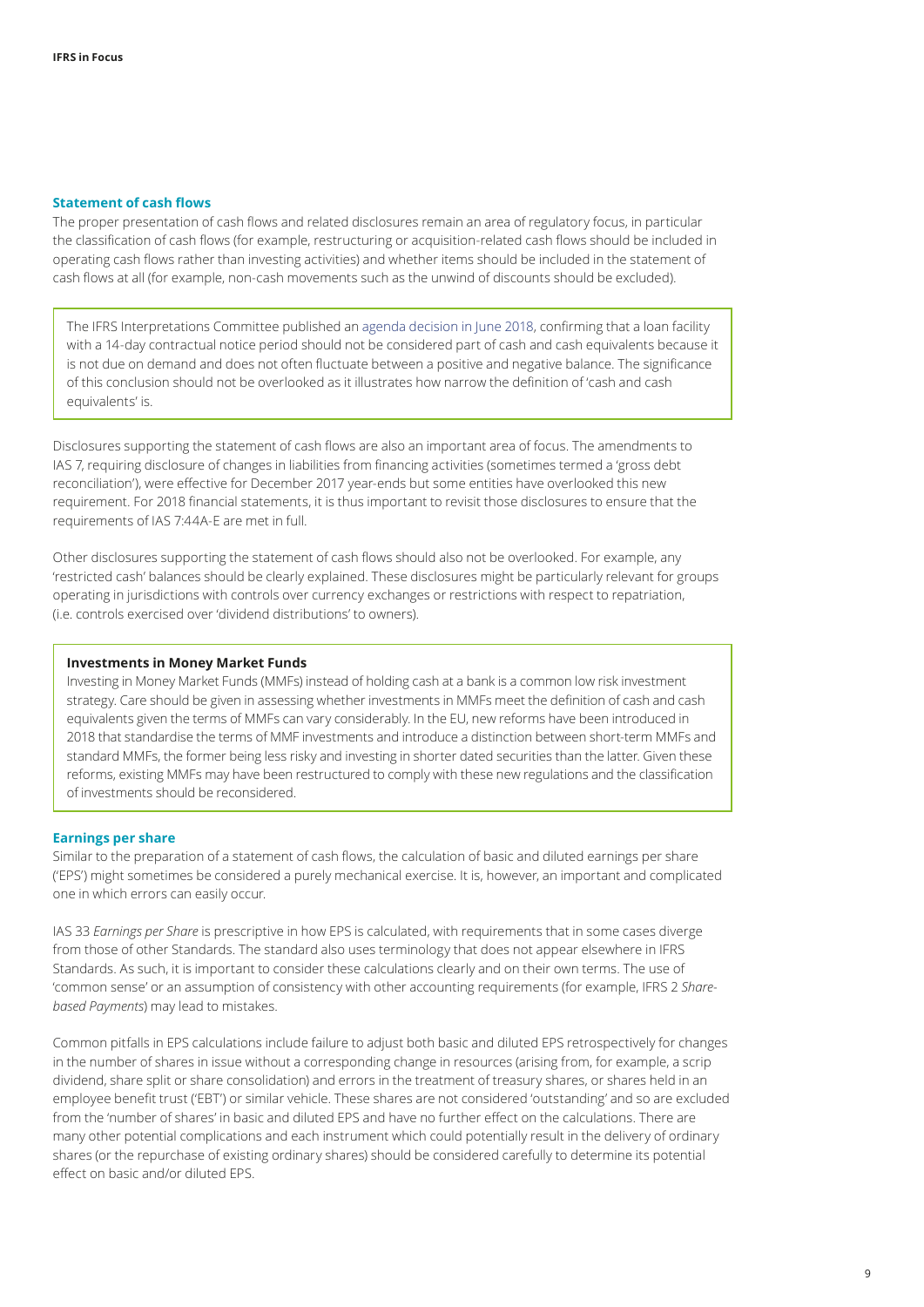#### <span id="page-9-0"></span>**Operating segments**

IFRS 8 *Operating Segments* requires certain entities (essentially those with publicly traded securities) to disclose information about their operating segments, products and services, the geographical areas in which they operate, and their major customers. Information is based on internal management reports, both in the identification of operating segments and measurement of the disclosed segment information.

Common pitfalls in operating segments disclosures include:

- **•** The incorrect identification of operating segments and/or their inappropriate aggregation into reporting segments.
- **•** Disclosures that do not provide enough detail to enable the users of the financial statements to understand how management has chosen to organise the entity.
- **•** Lack of reconciliation of the total reportable segment measure of profit or loss to the entity's profit or loss before tax, particularly where APMs are used.
- **•** The "All other segments" category and reconciling items presented as a single "other" column.
- **•** Absence of information about geographical areas, presented separately for the country of domicile and foreign countries, and about reliance on major customers.
- **•** Inconsistencies between the operating segments in the IFRS 5 *Non-current Assets Held for Sale and Discontinued Operation* disclosures and the equivalent information presented elsewhere in the annual report.

#### <span id="page-9-1"></span>**Reporting the effects of income tax**

The reporting of income tax remains an area of high focus, both from the point of view of quality reporting and more generally as a result of regulatory and media scrutiny of entities' tax affairs.

In respect of financial statements, the effective tax rate reconciliation required by IAS 12 *Income Taxes* is an important source of information on the sustainability of an entity's effective tax rate and the factors affecting it. The nature of reconciling items and why they have arisen should be clearly explained and a clear distinction drawn between significant one-off or unusual items and those that are expected to recur.

Care should also be applied in the recognition of deferred tax assets arising from unused tax losses, particularly if the entity continues to incur losses. Entities are required to disclose the judgements made and evidence that supports the recognition of such assets. For example, where an entity is loss making, disclosure of the evidence over the availability of future profits to support a deferred tax asset is required.

Income tax is also relevant to other issues discussed in this publication:

- **•** Income tax is a common source of **estimation uncertainty**, particularly in respect of uncertain tax positions, to be disclosed in accordance with IAS 1. Significant risks of material adjustment in the next financial year should be disclosed, including quantitative information such as sensitivities or ranges of possible outcomes. The possibility of material adjustments in later periods is also valuable information which could be included in, for example, the tax note.
- **•** The effects of income tax should be appropriately reflected in any **Alternative Performance Measures**. For example, a policy on presentation of 'adjusted' or 'underlying' profit should cover the reporting of items such as one‑off tax credits.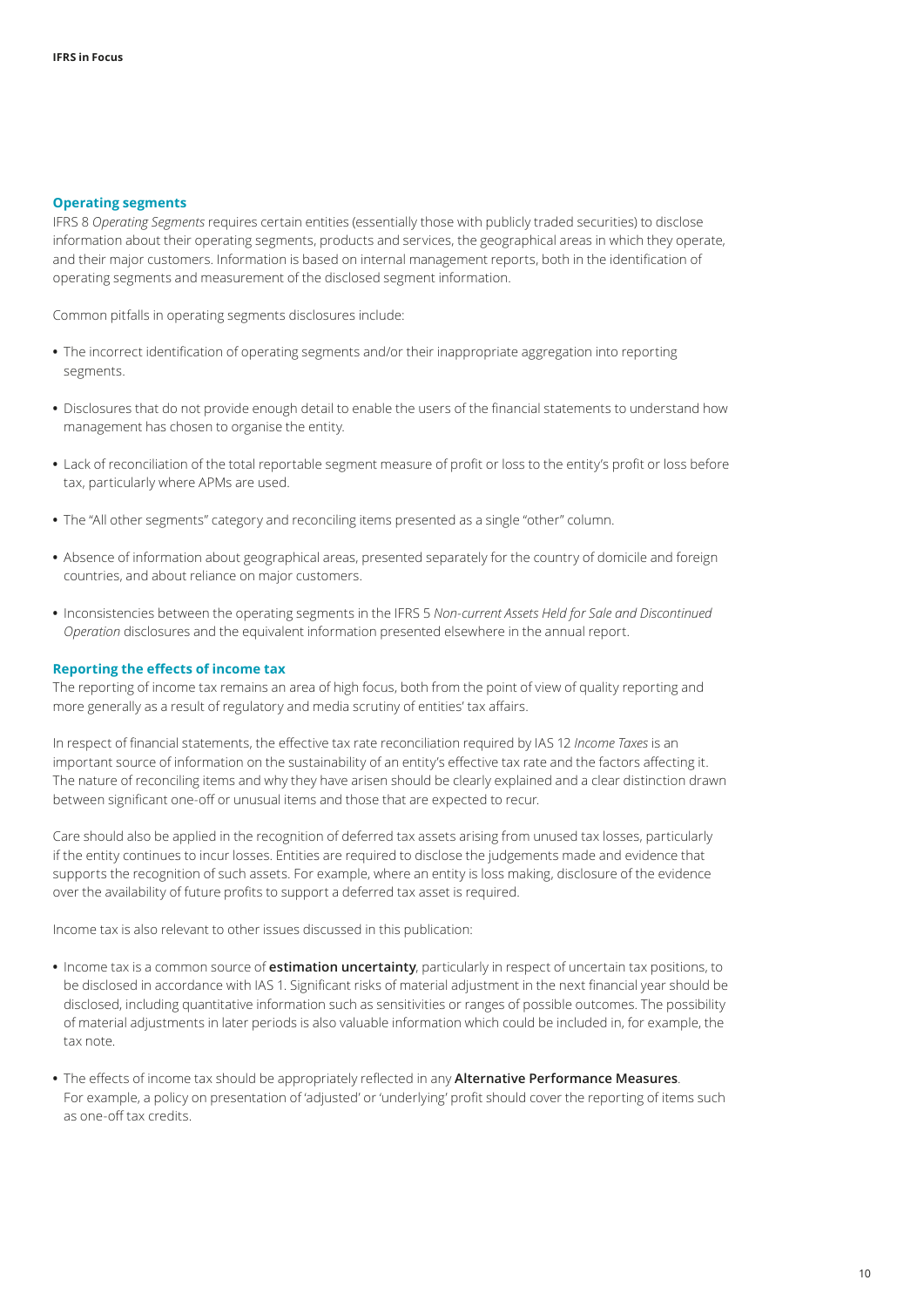#### **Tax issues for 2018 annual reports**

The reporting of tax for accounting purposes is, of course, driven by developments in an entity's tax positions and in the tax law to which they are subject. Some topical issues relevant for December 2018 reporting are highlighted below.

#### **'Brexit' and corporation tax**

As with 'Brexit' more generally, the effects on the United Kingdom's departure from the EU on corporation tax are as yet unclear. It appears that following exit from the EU, although any withdrawal agreement may include some high-level considerations of tax legislation, there will be no detailed legislative changes. Therefore, 'Brexit' is not, in itself, anticipated to result in new tax legislation, rather it will impact which existing tax legislation applies (i.e. UK entities will no longer be subject to tax legislation applicable to EU-entities, but to tax legislation applicable to non-EU entities).

Applying SIC Interpretation 25 *Income Taxes—Changes in the Tax Status of an Entity or its Shareholders*, the effects of a change in tax status should be recognised when that change occurs. As such, the future change in tax status of UK entities will not result in changes to recognised tax balances as at December 2018. Entities should, however, provide disclosures on the significant risks and uncertainties around future tax rates and payments.

#### **U.S. tax reform**

Significant and wide ranging changes to the U.S. tax code (commonly known as the Tax Cuts and Jobs Act) were signed into law on 22 December 2017, necessitating an accelerated exercise by entities with significant U.S. operations to account for their effects on 31 December 2017 reporting. For 31 December 2018 reports, entities should consider whether any refinements to that exercise are needed and ensure that the U.S. tax in 2018 has been properly accounted for and disclosed.

A Deloitte '[IFRS in Focus](https://www.iasplus.com/en/publications/global/ifrs-in-focus/2018/effects-of-the-u-s-tax-reform)' publication provides more detail these changes and their accounting effects.

#### **Base Erosion and Profit Shifting**

The OECD and the G20 project on 'Base Erosion and Profit Shifting' ('BEPS') was initiated in 2015 to address perceived inequalities and inconsistencies in the global tax landscape. This had resulted in a 15‑point action plan to modernise the principles underlying today's international tax landscape and to develop a consistent framework for countries to base their tax legislation upon.

During 2018, governments have continued to develop and implement their responses to the BEPS initiative. Tax authorities will also now have greater visibility over international businesses' transfer pricing profiles through the filing of Country-by-Country reports and Master transfer pricing files. An increased focus on this area by tax authorities is therefore expected going forward.

These initiatives highlight the importance that entities should give to consideration of risks relating to tax as these can have significant effects on the recognition and measurement of tax balances.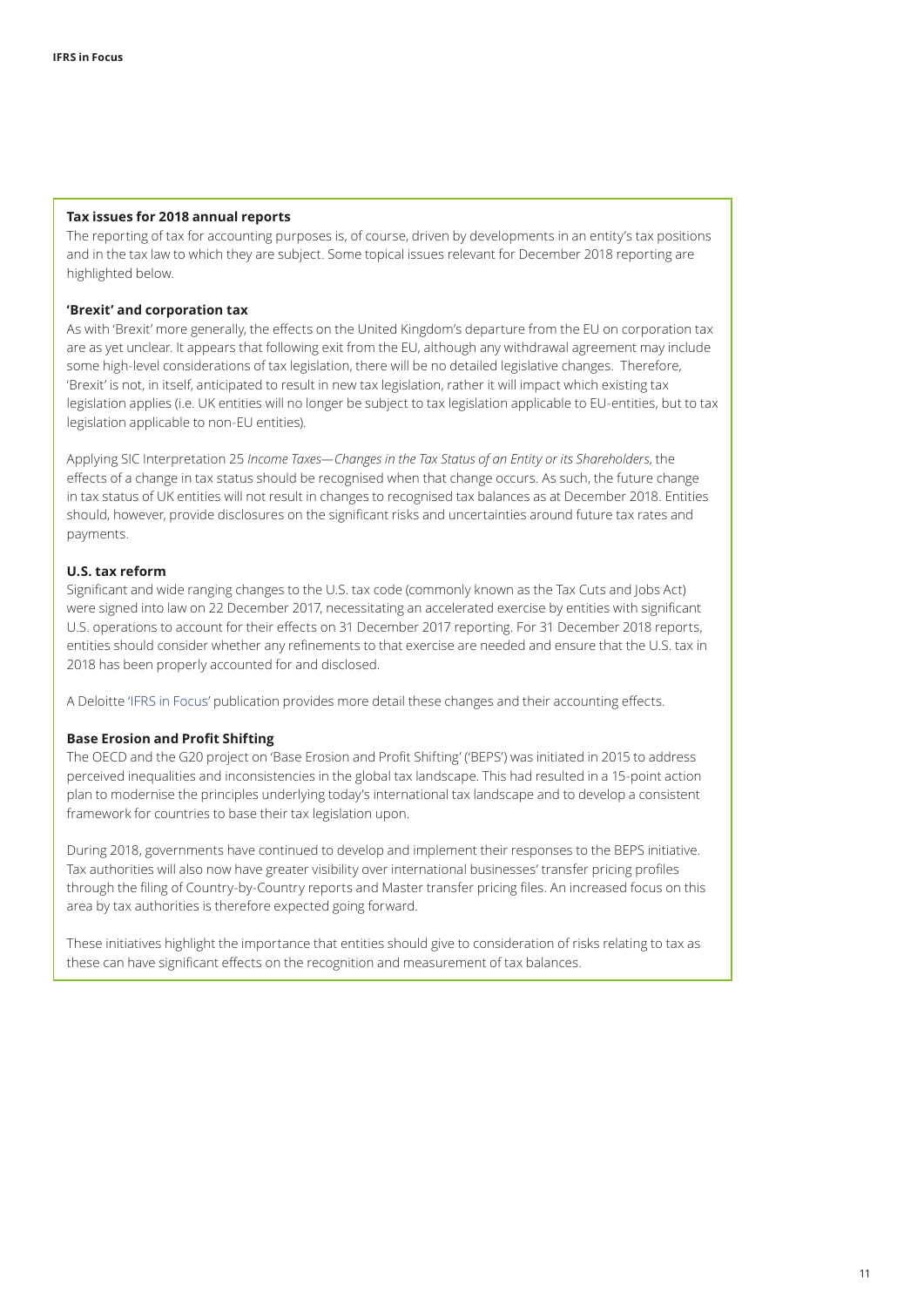#### <span id="page-11-0"></span>**Uncertain tax positions**

Whilst IFRIC Interpretation 23 *Uncertainty over Income Tax Treatments* is not effective until 2019, the conclusions it reaches are consistent with already effective accounting standards and provide an appropriate approach to dealing with uncertain tax positions.

In brief, its conclusions are as follows:

- **•** Uncertainties in income tax liabilities or assets should be reflected in recognising a tax liability or asset only when payment or recovery becomes probable.
- **•** Judgement is required in identifying the unit of account to be applied in assessing the probability of payment or recovery (i.e. whether there is a single tax uncertainty or group of related uncertainties).
- **•** Full 'detection risk' (i.e. all relevant information being available to the tax authorities) is assumed in making these judgements.

#### <span id="page-11-1"></span>**Impairment reviews**

The performance and disclosure of impairment reviews remains an area of regulatory challenge. In conducting an impairment review under IAS 36 *Impairment of Assets*, it is important to consider carefully all inputs into a calculation of the recoverable amount (both cash flow forecasts and the discount rate(s) applied to them). It is also important to exercise care in the identification of cash-generating units and in aggregating those cash-generating units for the purposes of testing goodwill for impairment. An appropriate discount rate should also be applied to each cash-generating unit (or group of cash-generating units) rather than the same rate being applied across an entity.

In terms of disclosure, there is an expectation that entities will:

- **•** Disclose not only growth and discount rates, but also other key assumptions such as revenue growth, margins and operating costs used in estimating recoverable amounts.
- **•** Identify, when material, assumptions that are specific for an individual cash‑generating unit rather than disclosing only an average value or range for an assumption covering multiple cash-generating units.
- **•** Clearly explain whether reasonably possible changes in key assumptions, whether individually or in combination, could result in an impairment.
- **•** Explain the period over which growth rates are applied, why certain growth rates were used and any significant changes in growth or discount rates.
- **•** Indicate how impairment of subsidiaries, associates and joint ventures has been considered by a parent company whose net assets exceed its market capitalisation.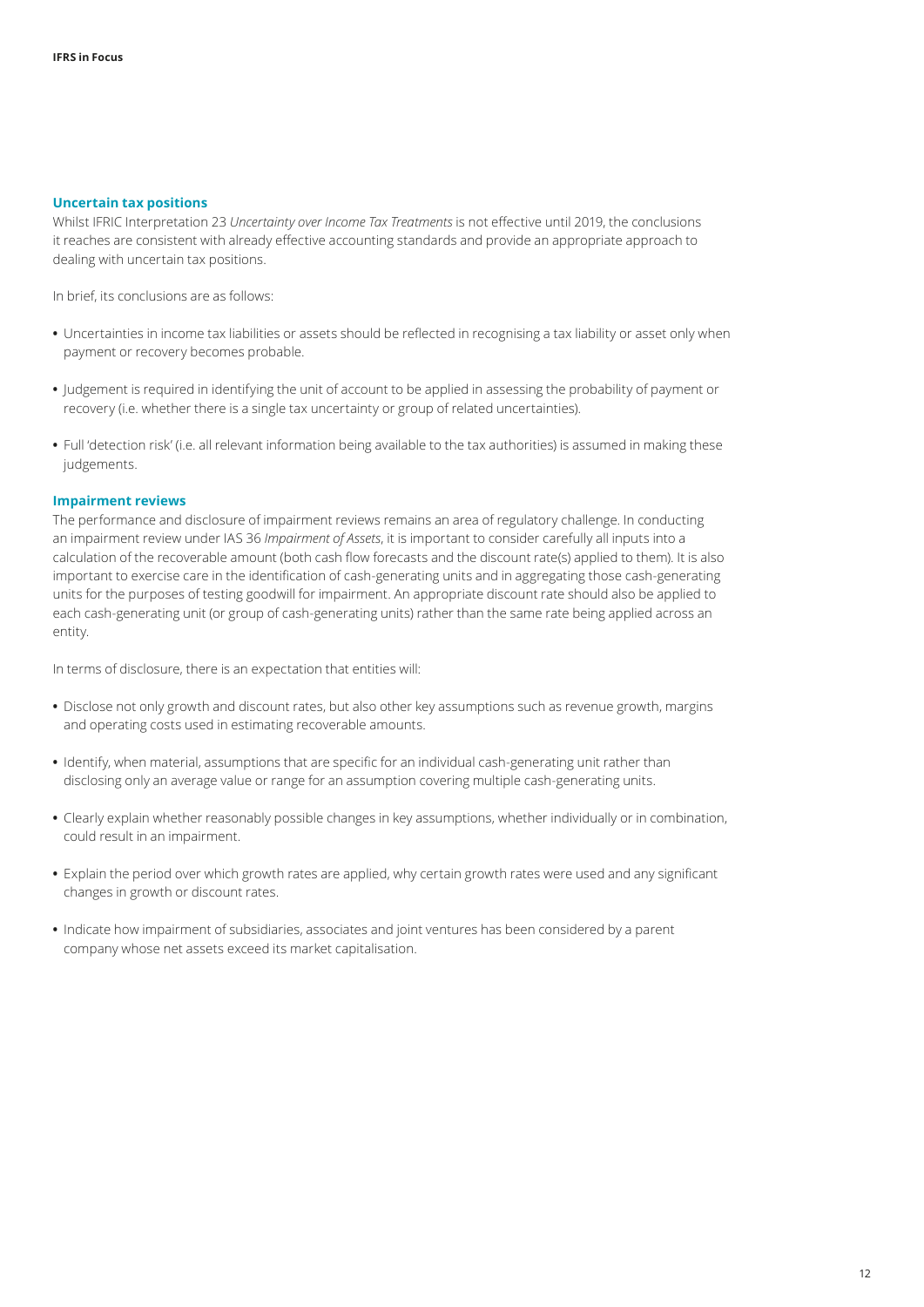#### <span id="page-12-0"></span>**Brexit and 2018 annual reports**

Regulators highlight the importance of disclosure on the possible effects of the United Kingdom's decision to leave the European Union.

Entities are encouraged to provide disclosure which distinguishes between the specific and direct challenges to their business model and operations from the broader economic uncertainties which may still attach to the UK's position at the reporting date. Where there are particular threats, for example the possible effect of changes in import/export taxes or delays to their supply chain, these should be clearly identified and the annual report should explain any actions planned or taken to manage the potential impact.

The broad uncertainties that may be still attached to Brexit when entities report will require disclosure of sufficient information to help users understand the degree of sensitivity of assets and liabilities to changes in management's assumptions. It is expected that many entities will want to consider a wider range of reasonably possible outcomes when performing sensitivity analysis on their cash flow projections and which should be disclosed and explained. Not all entities will require extensive disclosure, but where sensitivity or scenario testing indicates significant issues, relevant information and explanation should be reflected in the appropriate parts of the annual report and accounts, for example in impairment disclosures, for disclosure of sources of estimation uncertainty under IAS 1. The economic scenario(s) incorporated into an assessment of expected credit losses under IFRS 9 should also be considered carefully and disclosed as appropriate.

Some entities may also need to consider whether uncertainties arising from Brexit affect their ability to continue as a going concern.

The significant uncertainties and unknowns in respect of the final terms of the United Kingdom's departure pose challenges in preparing a report for publication possible shortly before the March 2019 deadline set by the triggering of 'Article 50' in 2017 and create a need for a comprehensive post balance sheet events review in the year-end reporting plan, in order to identify both adjusting and non-adjusting events and to make the necessary disclosures required by IAS 10 *Events after the Reporting Period*. The distinction between adjusting and non-adjusting events should be considered carefully to ensure that only adjusting events are reflected in the recognition and measurement of assets and liabilities at the reporting date. For example, it is clear that changes in fair values after the reporting date are non-adjusting events.

The details of the exit scenario might become clearer by the date the 2018 annual financial reports are authorised for issue. In that case sufficient transparency on the impact on an entity's exposures and activities as well as risks and sources of estimation uncertainty should be provided, together with information on how these risks are managed.

#### **Inflation in Argentina**

For 2018 year-ends, the Argentine economy is considered hyperinflationary (as that term is defined in IAS 29 *Financial Reporting in Hyperinflationary Economies*). This will impact the consolidated financial statements of entities with Argentine foreign operations (subsidiaries, associates or joint arrangements) as:

- **•** Inflation accounting will need to be applied in preparing the foreign operations' financial statements; and
- **•** Those financial statements will then be translated into the investor's presentation currency at the closing rate (differing from the usual process for translation of foreign operations).

The application of inflation accounting is complex and should be incorporated into the planning for preparation of 2018 annual reports that are affected.

A [Deloitte IFRS in focus](https://www.iasplus.com/en/publications/global/ifrs-in-focus/2018/argentina) publication provides more details on the measurement of inflation in Argentina.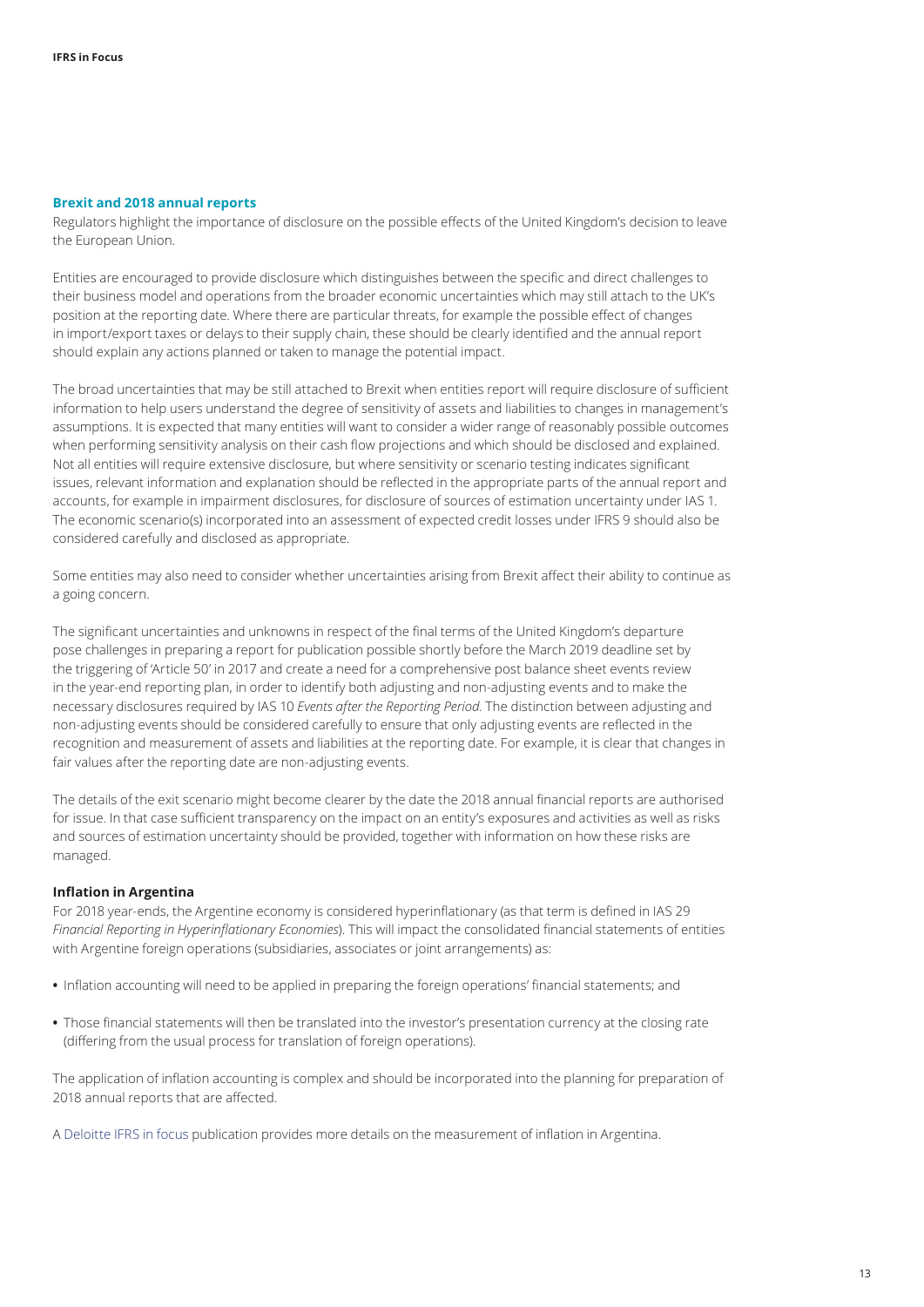#### <span id="page-13-0"></span>**Currencies and hyperinflation**

#### **Currency in Zimbabwe**

Zimbabwe witnessed significant monetary and exchange control policy changes between 2016 through to 2018. The challenges were as a result of the shortage of the foreign multi-currencies in Zimbabwe, especially the US\$ which had been in wide use. US\$ cash and local bank foreign nostro reserves were in very limited supply. The Reserve Bank of Zimbabwe (RBZ) legally introduced local bond notes in October 2016 at fixed rate of 1:1 with the US\$ and encouraged the increased use of the other multi-currencies. Electronic money was also encouraged through the Real Time Gross Settlement (RTGS) system and mobile platforms.

In October 2018, the RBZ instructed the separation and official opening of the Foreign Currency Account RTGS account (FCA RTGS for local electronic money transfers) and the FCA Nostro for actual foreign currency deposits or export proceeds. The money circulating in Zimbabwe is estimated at US \$9 billion of which the estimated actual foreign currency is less than US\$500 million, with RTGS making the balance, The acute shortage of the foreign currency in cash and in local bank foreign nostro accounts led to the use of unofficial exchange rates.

IAS 21 *The Effects of Changes in Foreign Exchange Rates* requires that entities reconsider their functional currency when events occur that may result in a change. The above would be considered to be such an event. Entities in Zimbabwe should after 1 October therefore consider whether the use of the US\$ as a functional currency is still appropriate or whether the functional currency is now the RTGS (which is considered to be a legal currency for use in Zimbabwe entities). Although the official exchange rate between the RTGS and the US\$ is 1:1, consideration also should be given to the use of unofficial exchange rates. Indeed, where unofficial exchange rates exist, it may be appropriate to use the unofficial rate for translation and remeasurement purposes, provided the unofficial exchange rate is legal and capable of providing the quantity of foreign currency translated.

When the identification of an appropriate exchange rate is a significant judgement or gives rise to a source of estimation uncertainty, disclosure should be provided as required by paragraphs 122 and 125 of IAS 1.

#### <span id="page-13-1"></span>**Changes to interbank offered rates (IBORs)**

Work is underway in many jurisdictions, to transition from the current interbank offered rate (IBOR) system to alternative risk-free rates (RFRs) as soon as 2020. The accounting impact of IBOR replacement is on the IASB's research agenda and is expected to move to its active standard setting agenda in due course.

A Deloitte ['Thinking Allowed'](https://www.iasplus.com/en/publications/global/thinking-allowed/2018/ibor-replacement) publication provides a brief status update on IBOR replacement in several jurisdictions and focuses on some of the potential accounting consequences under IFRS Standards

#### <span id="page-13-2"></span>**Other topics**

Regulators also noted concerns over:

- **• Business combinations** Specifically the measurement and disclosure of deferred and contingent consideration and whether payments to former owners of an acquiree should be treated as consideration or a remuneration for post-combination services.
- **• Defined benefit pension plans** Disclosure remains important of items such as future funding requirements and significant changes to, for example, actuarial assumptions or expected contributions.
- **• Provisions and contingent liabilities** The appropriate discount rate should be applied to provisions (not the rate used for impairment reviews, as the requirements of IAS 36 and IAS 37 *Provisions, Contingent Liabilities and Contingent Assets* are quite different in this respect). Also, reimbursement rights such as insurance assets should not be netted against provisions in the statement of financial position.
- **• Deferred tax on share‑based payments** Challenging the allocation between profit or loss and equity.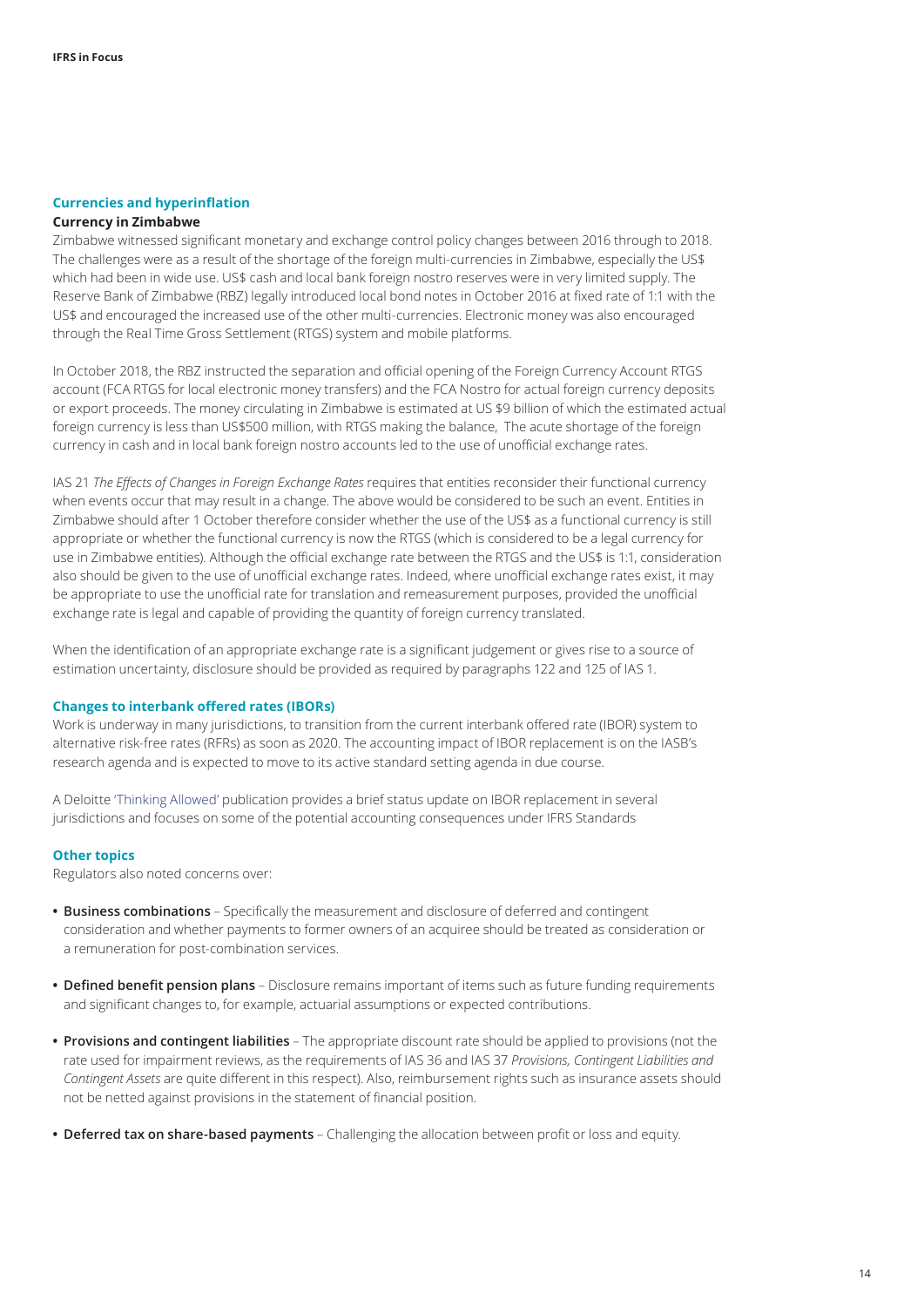#### <span id="page-14-0"></span>**New and revised IFRS Standards and Interpretations mandatorily effective for years ending on or after 31 December 2018**

#### **IFRS**

#### **New Standards**

IFRS 9 *[Financial Instruments](https://www.iasplus.com/en/publications/global/ifrs-in-focus/2016/ifrs-9)*

IFRS 15 *[Revenue from Contracts with Customers](https://www.iasplus.com/en/publications/global/ifrs-in-focus/2014/ifrs-15)*

#### **Amended Standards**

Clarifications to IFRS 15 [Revenue from Contracts with Customers](https://www.iasplus.com/en/publications/global/ifrs-in-focus/2016/ifrs-15-clarifications)

Amendments to IFRS 4 Applying IFRS 9 *[Financial Instruments](https://www.iasplus.com/en/publications/global/ifrs-in-focus/2016/ifrs-4-amendments)* with IFRS 4 *Insurance Contracts*

Amendments to IFRS 2 [Classification and Measurement of Share‑based Payment Transactions](https://www.iasplus.com/en/publications/global/ifrs-in-focus/2016/ifrs-2)

Amendments to IFRS 1 and IAS 28 issued in [the Annual Improvement Cycle 2014‑2016](https://www.iasplus.com/en/publications/global/ifrs-in-focus/2016/interpretation-amendments)

Amendments to IAS 40 [Transfers of Investment Property](https://www.iasplus.com/en/news/2016/12/ias-40)

#### **IFRIC Interpretations**

IFRIC 22 *[Foreign Currency Transactions and Advance Consideration](https://www.iasplus.com/en/publications/global/ifrs-in-focus/2016/interpretation-amendments)*

The Clarifications to IFRS 15 issued in April 2016 addressed a number of issues highlighted by discussions of the IASB and FASB's joint Transition Resource Group for Revenue Recognition. Details of the group's discussions can be found [here.](http://www.iasplus.com/en/resources/ifrsf/advisory/trg)

A similar group, the IFRS Transition Resource Group for Impairment of Financial Instruments has been instigated by the IASB to discuss issues arising from the expected loss-based impairment model of IFRS 9. Details of this group's discussions can be found [here.](http://www.iasplus.com/en/resources/ifrsf/advisory/itg)

#### **IFRS 9** *Financial Instruments* **and IFRS 15** *Revenue from Contracts with Customers* **(including clarifications published in 2016)**

IFRS 9 and IFRS 15 fundamentally change the accounting for financial instruments and revenue contracts respectively. Issues arising in their application are discussed in the main body of this publication.

#### **Amendments to IFRS 4** *Insurance Contracts* **– Applying IFRS 9** *Financial Instruments* **with IFRS 4** *Insurance Contracts*

The amendments allow entities meeting strict criteria to be considered to be 'engaged in predominantly insurance activities' to defer application of IFRS 9 until the earlier of their adoption of IFRS 17 *Insurance Contracts* and a period beginning on or after 1 January 2021\* .

Separately, all entities with contracts in the scope of IFRS 4 are provided with an option to make adjustments to the profit or loss effects of designated qualifying financial assets to remove the impact of IFRS 9 (compared to the previous profit or loss effect of IAS 39*)*. This is termed 'the overlay approach'.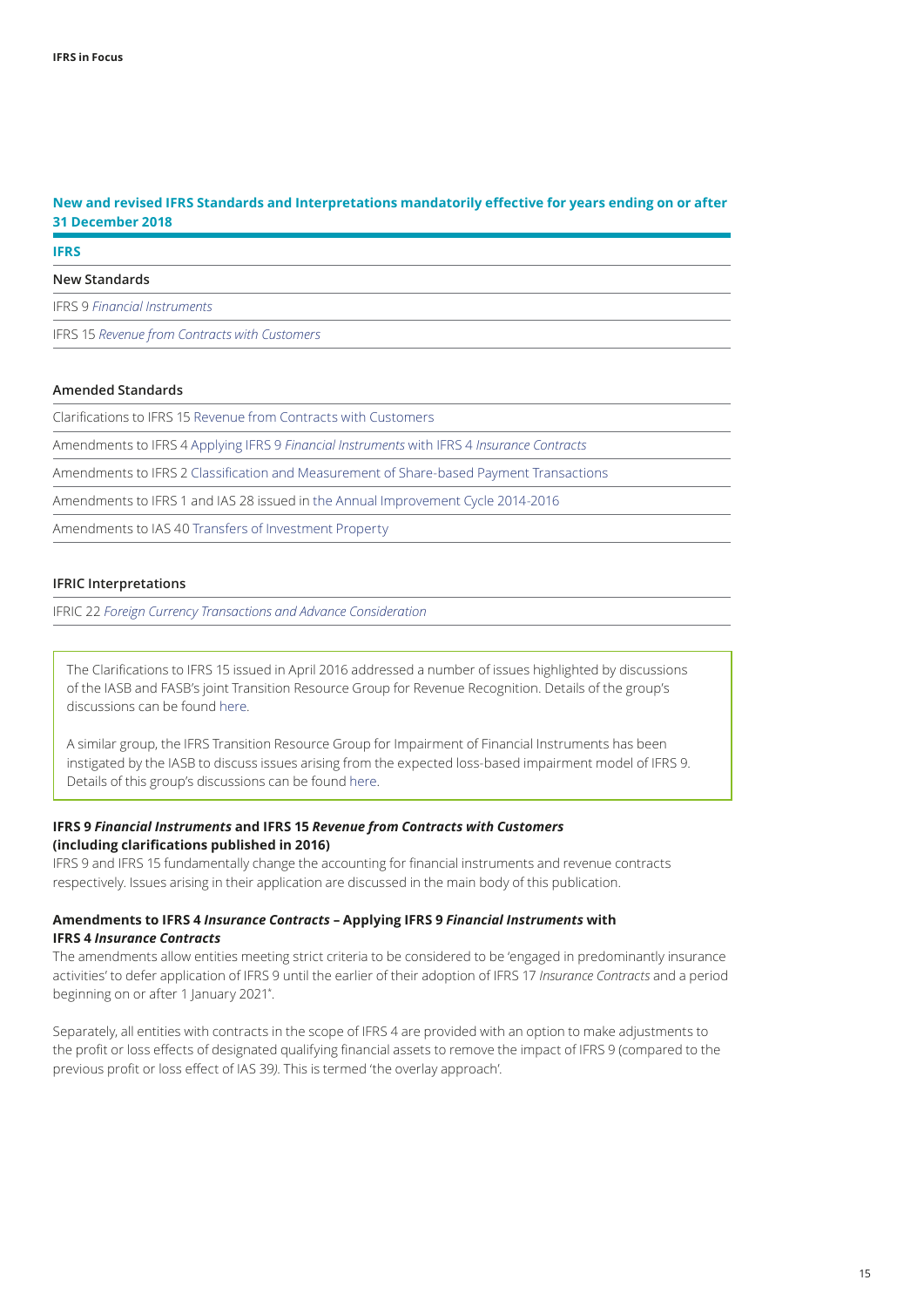#### **Amendments to IFRS 2** *Share‑based Payments* **– Classification and measurement of share‑based payment transactions**

The amendments to IFRS 2 clarify that:

- Vesting and non-vesting conditions in respect of cash-settled share-based payment transactions should be treated in a similar way to conditions over equity-settled transactions (i.e. market and non-vesting conditions factored into the estimate of fair value, whilst service and non‑market conditions are taken into account by adjusting the number of awards included in the measurement of the liability). Unlike equity-settled transactions, both estimates are revised at each reporting date;
- **•** Specifically in circumstances where tax law or regulation requires an entity to withhold on behalf of their employees a number of equity instruments necessary to meet the employee's tax liability (typically remitted to the tax authority in cash), the arrangement should be classified as equity-settled in its entirety (rather than recognising a cash‑settled element in respect of the net settlement feature); and
- A modification to a share-based payment arrangement that results in the classification changing from cash to equity‑settled should be accounted for by the:
	- derecognition of the cash‑settled liability;
	- recognition of the equity‑settled share‑based payment at its fair value (to the extent that services have been received); and
	- immediate recognition in profit or loss of any difference between the two values.

#### **Amendments to IFRS 1** *First‑time Adoption of international Financial Reporting Standards* **and IAS 28**  *Investments in Associates and Joint Ventures* **issued in the Annual Improvements Cycle 2014‑2016** The amendments:

- **•** Delete redundant short‑term exemptions in IFRS 1 relating to the adoption of new standards whose effective date has now passed; and
- **•** Clarify that the option in IAS 28 for a venture capital organisation (or similar entity) to measure investments in associates and joint ventures at fair value through profit or loss is available separately for each associate or joint venture via an election to be made at initial recognition of the investment.

#### **Amendments to IAS 40** *Investment Property* **– Transfers of investment property**

The amendments to IAS 40 clarify that a property can be transferred to or from investment property when there is evidence that a change in use of that property has occurred and that a change in management's intentions alone would not be enough to support such a change.

#### **IFRIC Interpretation 22 –** *Foreign Currency Transactions* **and advance consideration**

The interpretation addresses the question of the measurement of transactions for which an entity pays or receives consideration in advance in a foreign currency, concluding that the 'date of the transaction' for the purposes of determining the appropriate exchange rate to be applied is the date on which an entity initially recognises the non-monetary asset or non-monetary liability arising from the payment or receipt of advance consideration.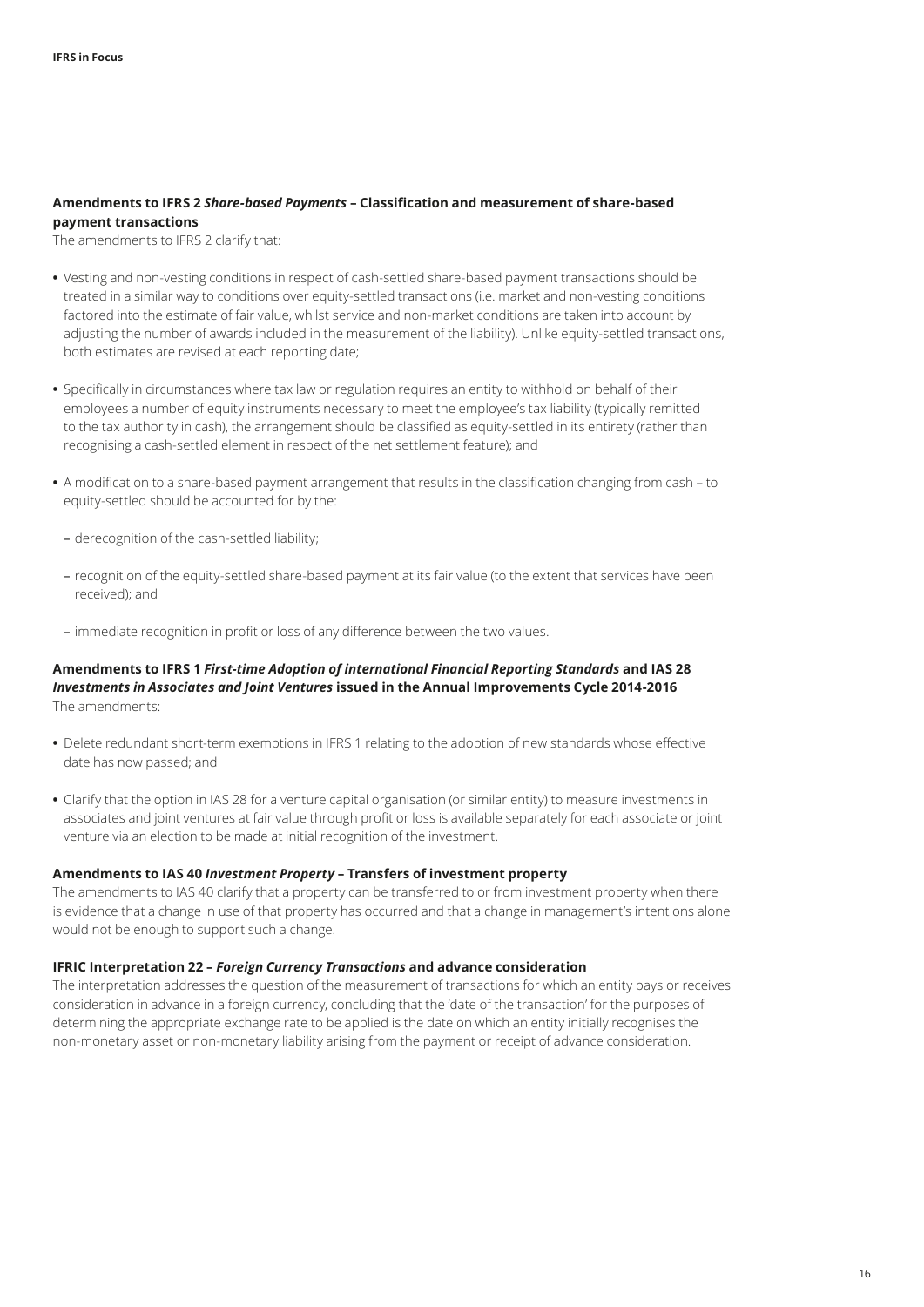#### <span id="page-16-0"></span>**IFRS Interpretations Committee agenda decisions in 2018**

Along with its activity developing formal interpretations of IFRS Standards and proposing that the IASB make amendments to Standards, the IFRS Interpretations Committee regularly publishes summaries of issues that it has decided not to add to its agenda, often accompanied by a discussion of the accounting issue submitted.

Whilst the commentary included in an agenda decision is not formally part of IFRS Standards, it is an important source of guidance that should be carefully considered when selecting a suitable accounting policy for a transaction. In many jurisdictions, there is an expectation from regulators that entities will take into consideration agenda decisions when applying IFRS Standards.

In 2018, the following agenda decisions have been published by the Committee.

| January IFRIC Update   | IAS 28 - Contributing property, plant and equipment to an associate                              |
|------------------------|--------------------------------------------------------------------------------------------------|
| March IFRIC Update     | IFRS 9/IAS 1 - Presentation of interest revenue for particular financial instruments             |
|                        | IFRS 15 - Revenue recognition in a real estate contract                                          |
|                        | IFRS 15 - Revenue recognition in a real estate contract that includes the transfer<br>of land    |
|                        | IFRS 15 - Right to payment for performance completed to date                                     |
| June IFRIC Update      | IAS 7 – Classification of short-term loans and credit facilities                                 |
| September IFRIC Update | IFRS 9 – Classification of a particular type of dual currency bond                               |
|                        | IAS 21 – Determination of the exchange rate when there is a long-term lack of<br>exchangeability |
|                        | IAS 23 - Expenditures on a qualifying asset                                                      |
|                        | IAS 23 - Borrowing costs on land                                                                 |

#### <span id="page-16-1"></span>**New and revised IFRS Standards and Interpretations available for early application in years ending on or after 31 December 2018**

Paragraph 30 of IAS 8 requires entities to consider and disclose the potential impact of new and revised IFRS Standards that have been issued but are not yet effective. As discussed above, the sufficiency of these disclosures (particularly as they relate to IFRS 16 on leasing) is a current area of regulatory focus.

The list below reflects a cut-off date of 30 November 2018. The potential impact of the application of any new and revised IFRS Standards issued by the IASB after that date but before the financial statements are issued should also be considered and disclosed.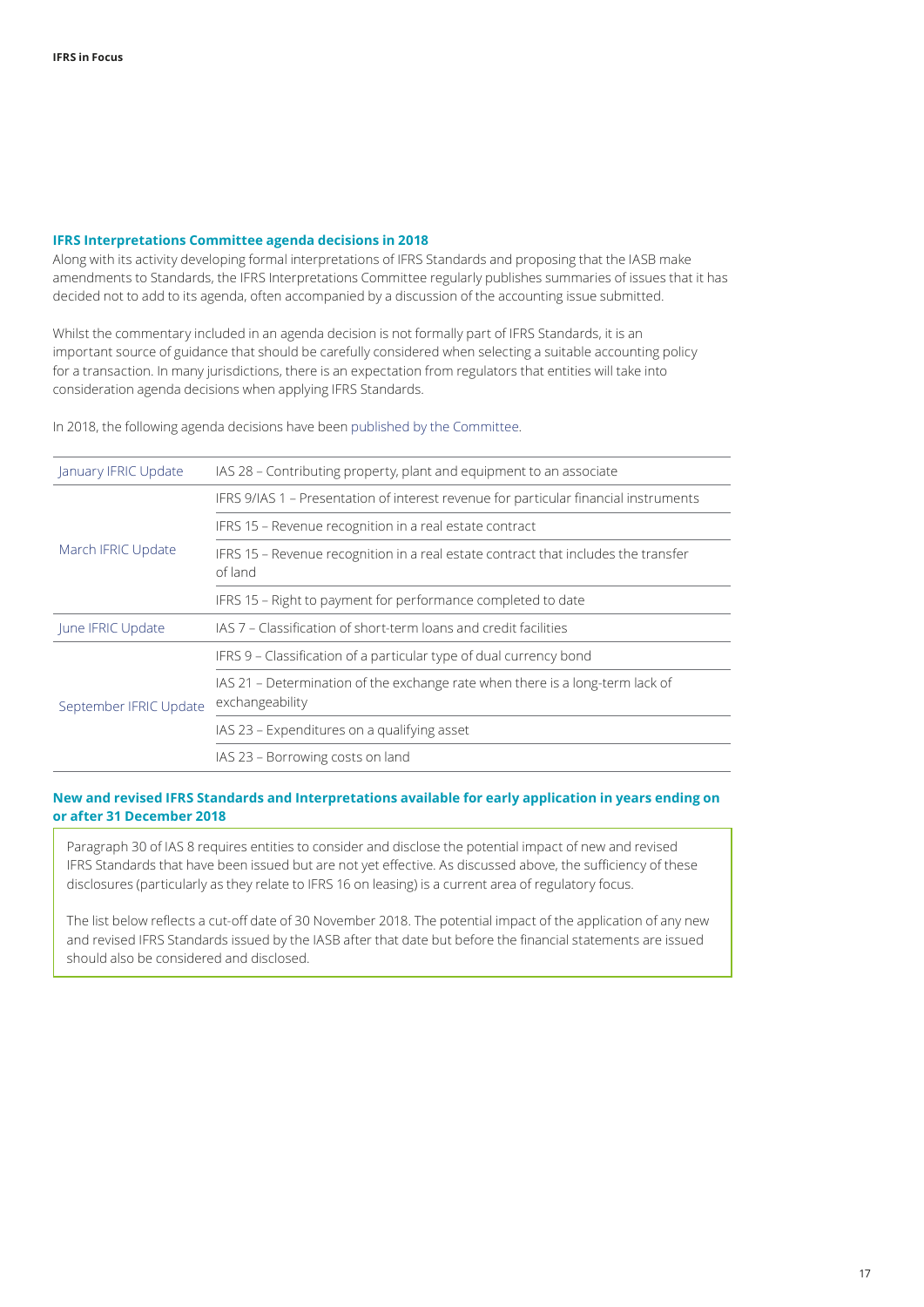| <b>IFRS</b>                                 | <b>Effective date - periods commencing</b><br>on or after:                                                                    |  |
|---------------------------------------------|-------------------------------------------------------------------------------------------------------------------------------|--|
| New Standards                               |                                                                                                                               |  |
| <b>IFRS 14 Regulatory Deferral Accounts</b> | First time adopters whose first annual IFRS financial<br>statements are for a period beginning on or after<br>1 January 2016. |  |
| <b>IFRS 16 Leases</b>                       | 1 January 2019                                                                                                                |  |
| <b>IFRS 17 Insurance Contracts</b>          | 1 January 2021 $*$                                                                                                            |  |

#### **Amended Standards**

| Amendments to IFRS 10 and IAS 28 – Sale or Contribution<br>of Assets between an Investor and its Associate or Joint<br>Venture                         | The IASB decided in December 2015 to defer<br>indefinitely the effective date of these amendments. |
|--------------------------------------------------------------------------------------------------------------------------------------------------------|----------------------------------------------------------------------------------------------------|
| Amendments to IFRS 9 – Prepayment Features with<br><b>Negative Compensation</b>                                                                        | 1 January 2019                                                                                     |
| Amendments to IAS 28 – Long-term interests in Associates<br>and Joint Ventures                                                                         | 1 January 2019                                                                                     |
| Amendments to IFRS 3, IFRS 11, IAS 12 and IAS 23 issued in<br>the Annual Improvement Cycle 2015-2017                                                   | 1 January 2019                                                                                     |
| Amendments to IAS 19 – Plan Amendment, Curtailment or<br>Settlement                                                                                    | 1 January 2019                                                                                     |
| Amendments to the Conceptual Framework for Financial<br>Reporting, including amendments to references to the<br>Conceptual Framework in IFRS Standards | 1 January 2020                                                                                     |
| Amendments to IFRS 3 – Definition of a Business                                                                                                        | 1 January 2020                                                                                     |
| Amendments to IAS 1 and IAS 8 – Definition of Material                                                                                                 | 1 January 2020                                                                                     |

#### **IFRIC Interpretations**

| IFRIC 23 Uncertainty over Income Tax Treatments | 1 January 2019 |  |
|-------------------------------------------------|----------------|--|
|-------------------------------------------------|----------------|--|

\*In November 2018, the IASB tentatively decided that the mandatory effective date of IFRS 17 should be deferred by one year, so that entities would be required to apply IFRS 17 for annual periods beginning on or after 1 January 2022 and that the fixed expiry date for the temporary exemption in IFRS 4 from applying IFRS 9 should be amended so that all entities would be required to apply IFRS 9 for annual periods beginning on or after 1 January 2022. An exposure draft proposing these changes is expected in 2019.

A Transition Resource Group for Insurance Contracts has been set up following publication of IFRS 17. Details of this group's discussions can be found [here.](https://www.iasplus.com/en/resources/ifrsf/advisory/trg-ifrs-17)